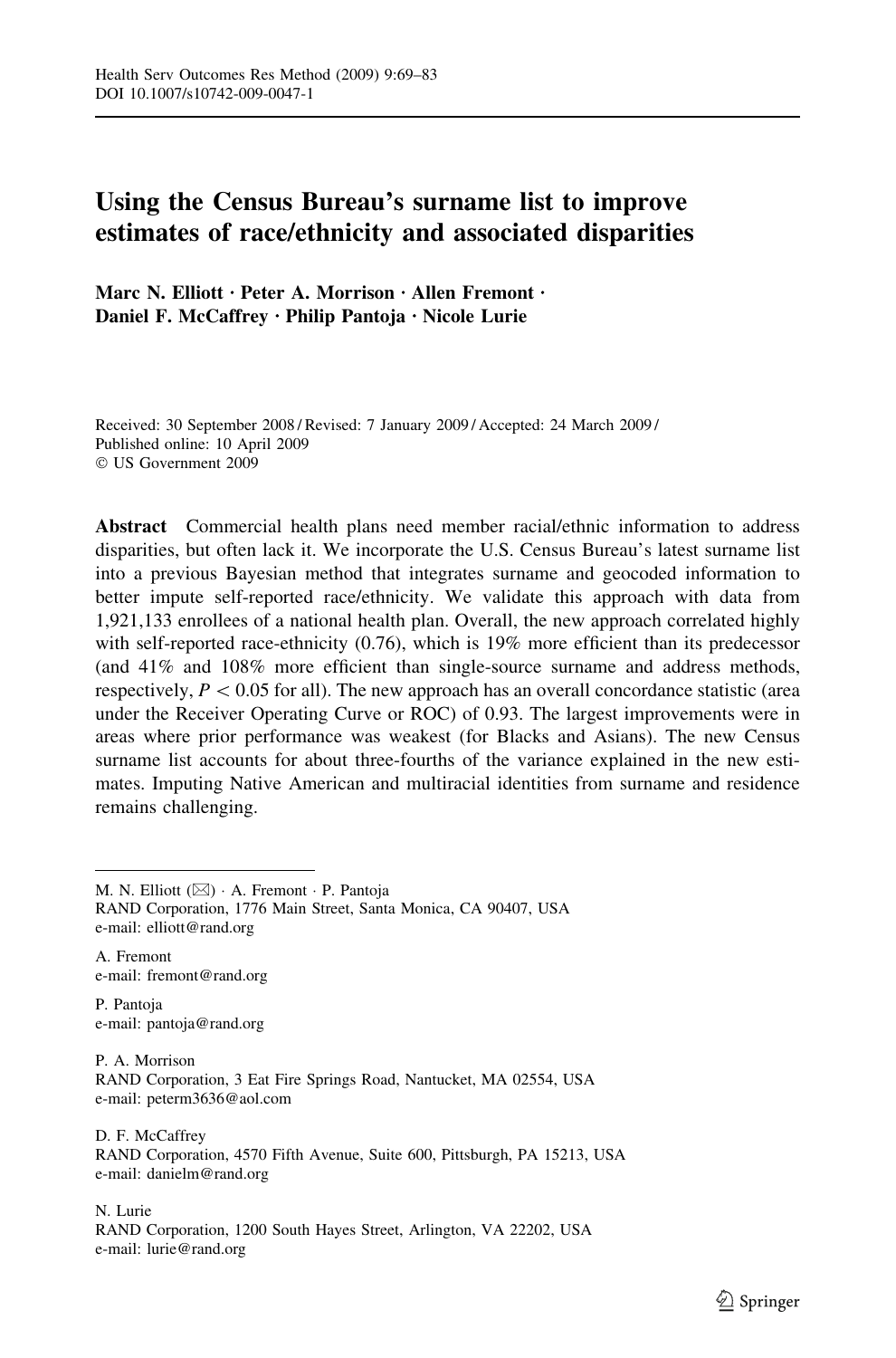Keywords Bayesian inference · Health disparities · Race and ethnicity · Health insurance

# 1 Introduction

Efforts to measure racial/ethnic disparities in health care have been frustrated by limited availability of racial/ethnic data, particularly for enrollees of commercial health plans (Elliott et al. [2008b;](#page-13-0) Fremont and Lurie [2004](#page-13-0)). Collection of such data has proceeded slowly despite recommendations by the Institute of Medicine and the National Academy of Sciences that self-reported race/ethnicity data be voluntarily obtained from individuals (Institute of Medicine [2002;](#page-14-0) National Research Council [2004](#page-14-0)). Efforts to collect such data by self-report are under way in several states: Massachusetts health care reform legislation now requires collection of race/ethnicity from all hospitalized patients (Boston Public Health Commission [2006\)](#page-13-0); California SB 853 and related regulations now require HMO plans to collect race/ethnicity information (California State Senate [2007](#page-13-0)). Plans participating in the National Health Plan Collaborative (NHPC) to Improve Quality and Eliminate Disparities also voluntarily collect their enrollees' self-reported race/ethnicity (National Health Plan Collaborative [2006\)](#page-14-0). However, even plans that have made major efforts to collect such self-reported data over a period of several years report that it is challenging to obtain self-reported information on more than about a third of enrollees.

#### 1.1 Surname and geocoding approaches

The absence of such data has spurred development of methods to estimate an individual's race/ethnicity indirectly from other sources. Two such methods are geocoding and surname analysis.

Geocoding links an individual's address to a census measure of their neighborhood's racial/ethnic population makeup and uses that measure as a basis for inferring the individual's race/ethnicity. Blacks are racially concentrated in many neighborhoods around the country (Fremont et al. [2005\)](#page-13-0); in those areas, geocoding alone can be fairly effective in distinguishing Blacks from Whites. Because Hispanics, Asians, and many Native Americans tend to live in far less segregated neighborhoods than Blacks (Logan [2001;](#page-14-0) Massey and Denton [1989](#page-14-0)), geocoding alone cannot reliably identify members of these minority groups. An alternative approach is simply to use the racial/ethnic prevalences shown in the Census 2000 SF1 block group data as the probabilities of an individual belonging to each of the major racial/ethnic groups. This latter approach, hereafter ''Geocoding Only (GO),'' more fully incorporates the available census information than a "cut point" approach and provides information for several multiple racial/ethnic groups (see Elliott et al. [2008b](#page-13-0)).

Surname analysis infers race/ethnicity from surnames (last names) that are distinctive to particular racial/ethnic groups. Initially, surname analysis entailed using dichotomous dictionaries to identify Hispanics and various Asian nationalities (Abrahamse et al. [1994;](#page-13-0) Falkenstein [2002;](#page-13-0) Kestenbaum et al. [2000](#page-14-0); Lauderdale and Kestenbaum [2000](#page-14-0); Perkins [1993\)](#page-14-0). Construction of these lists emphasized high specificity (i.e., persons whose surnames appear on the list have a high probability of self-reported Hispanic ethnicity or Asian race, respectively). Although useful, these lists do not fully utilize all the information surnames might convey regarding race/ethnicity. First, no distinction is made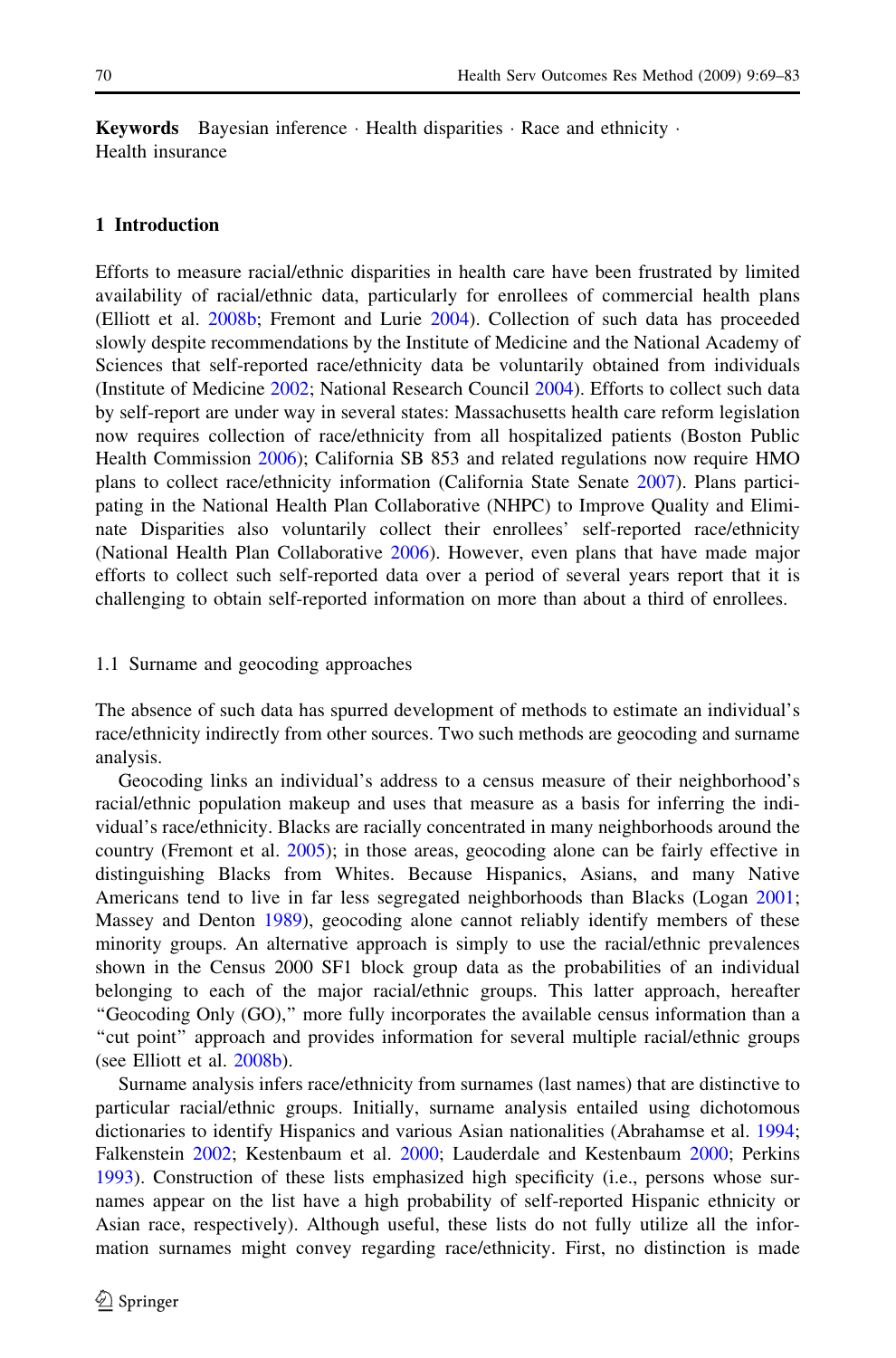among the more informative and less informative individual surnames on a list. Second, the lists exclude surnames with only intermediate specificity, which still distinguish race/ ethnicity far better than chance.

# 1.2 Previous hybrid approaches

Both GO and surname analysis methods used alone have notable limitations: standard surnames lists cannot distinguish Blacks from non-Hispanic Whites; geocoding is of limited use in identifying Hispanics or Asians. Hybrid methods designed to combine both methods, such as the *Categorical Surname and Geocoding* approach (CSG) (Fiscella and Fremont [2006\)](#page-13-0), can distinguish Blacks, Asians, and Hispanics from non-Hispanic Whites. A subsequent Bayesian hybrid (Elliott et al. [2008b](#page-13-0)), the Bayesian Surname and Geocoding method (BSG), made substantial improvements on the CSG, yielding 21% more efficient use of data (121% the relative efficiency of CSG) for identifying individual race/ethnicity than CSG (with the greatest gains for Blacks) and 74% more efficient use than geocoding only (GO), where relative efficiency is defined as the average ratio of squared correlations between estimated and self-reported racial/ethnic indicators.

The Bayesian approach is analogized from medical diagnostic testing, where the (posterior) probability of having a disease depends upon (1) an individual's ''prior'' probability of having the disease (e.g., the base rate for the individual's risk group) and (2) the outcome of a diagnostic test. Bayes' Theorem updates prior probabilities with test results by considering the *sensitivity* and *specificity* of the diagnostic test to produce an updated (posterior) probability, the positive predictive value.

More general forms of Bayes' Theorem allow for tests with more than two outcomes. The BSG approach treated the racial/ethnic distribution of the Census 2000 block group where an individual lives as a four-category prior (either Hispanic, African-American, Asian, or non-Hispanic White/Other). It then used (1) the combined results of the Census Bureau Spanish Surname List and the Lauderdale-Kestenbaum Asian Surname List as a diagnostic test with three possible outcomes (surname appears on Asian list regardless of appearance on Spanish Surname list, surname appears on Spanish but not Asian list, surname appears on neither surname list); and (2) the *sensitivity and specificity* of these lists to *update* the prior probabilities of membership in each of the four racial/ethnic categories. This results in a final (posterior) set of four probabilities of membership in the four racial/ethnic groups for each individual.

# 1.3 An improved surname list and an improved Bayesian approach

In 2007, the U.S. Census Bureau released a national tabulation of unprecedented detail, showing surnames classified by self-reported race/ethnicity, based on almost 270 million individuals with valid surnames enumerated on Census 2000 (see Word et al. ([2008\)](#page-14-0) for a description and [http://www.census.gov/genealogy/www/freqnames2k.html](https://www.census.gov/genealogy/www/freqnames2k.html) for a machinereadable Excel file of data). Of six million unique surnames, just 275 accounted for 26% of all individuals; conversely, fully 5 million other surnames each were listed by four or fewer individuals. The 151,671 surnames listed by 100 or more individuals, along with each surname's self-reported racial/ethnic distribution, are publicly available and represent 89.8% of all individuals enumerated on Census 2000. In accordance with Office of Management and Budget standards (U.S. Office of Management of Budget [1997](#page-14-0)), the Census elicits a respondent's Hispanic ethnicity, then asks the respondent to self-identify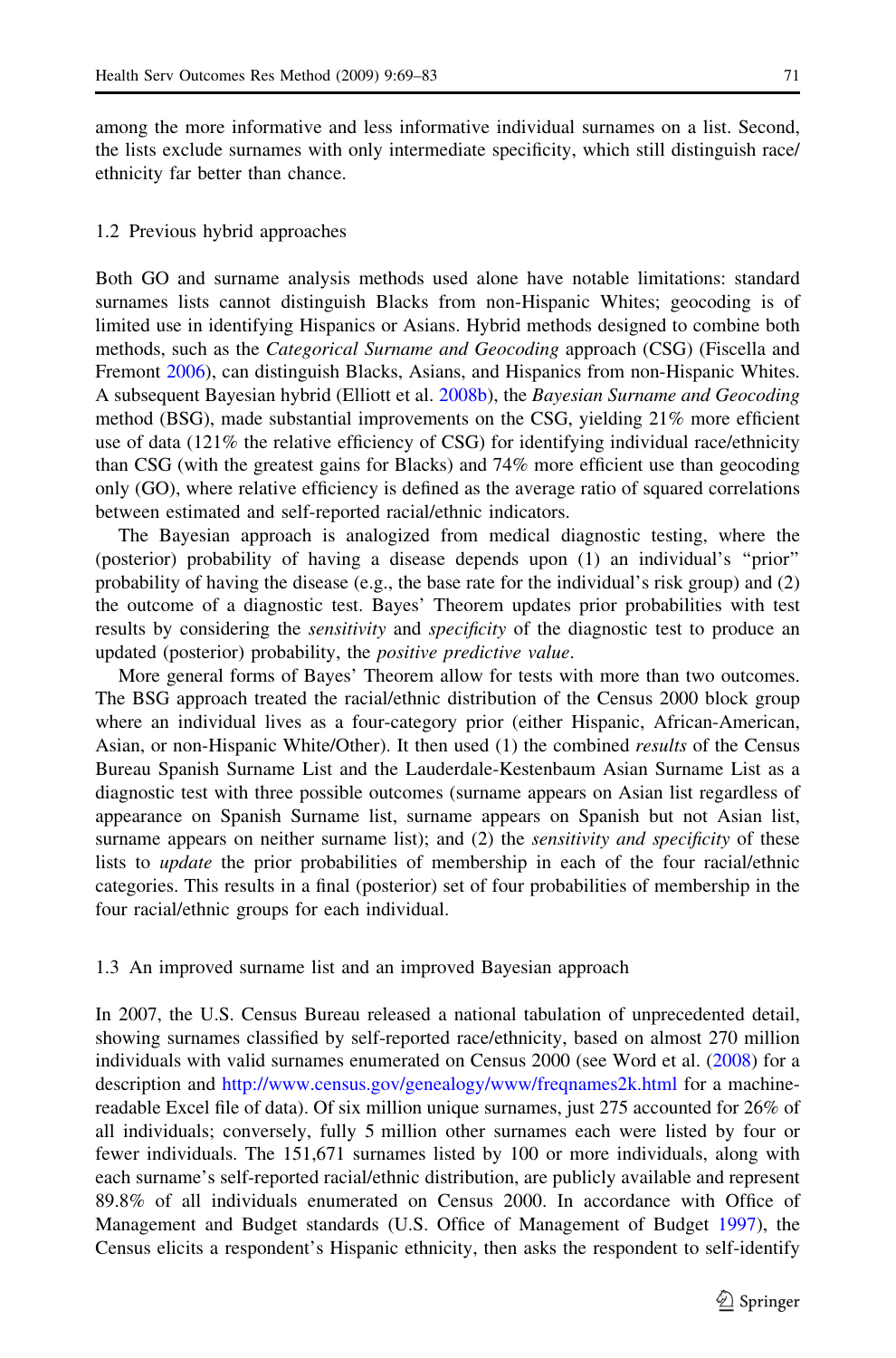<span id="page-3-0"></span>with one or more of the following six races: White, Black, American Indian/Alaska Native (AI/AN), Asian, Native Hawaiian/Other Pacific Islander (PI), and Some Other Race. "Some Other Race" is endorsed by about 7% of individuals, primarily individuals of Hispanic ethnicity (U.S. Office of Management of Budget [1997](#page-14-0)) seeking to indicate national origin. Word et al. ([2008\)](#page-14-0) used standard Census procedures (Schenker and Parker [2003\)](#page-14-0) to delete and reimpute race for these individuals; classified all of those who endorsed Hispanic ethnicity as Hispanic; combined Asian and Pacific Islander categories; and classified non-Hispanic individuals who chose more than one race (after these prior steps) as ''multiracial.'' Thus, for each surname with 100 or more occurrences nationally, the publicly available tabulation shows the frequency of occurrence in each of six mutually exclusive categories—(1) Hispanic, (2) White, (3) Black, (4) Asian and Pacific Islander (API), (5) American Indian/Alaska Native (AL/AN), and (6) Multiracial. To preserve confidentiality, exact counts for specific racial/ethnic groups were suppressed for a given surname when any of these six categories had fewer than five occurrences; and when only a single category had fewer than five occurrences for a given surname, its count and the category with the second fewest occurrences were suppressed.

We incorporated this additional information into the general framework of the previous Bayesian algorithm in a new approach, referred to hereafter as the Bayesian Improved Surname Geocoding method (BISG). Our focus below is a comparison of the accuracy of this newly updated Bayesian approach to that of the earlier Bayesian approach (BSG). We also compare the new method's accuracy to that of geocoding only (GO) and the new surname list only (NSO) in order to distinguish the value of the enhanced surname list from other sources of information for inferring race/ethnicity.

# 2 Method

Table 1 provides an overview of the methods reviewed in this paper.

The new BISG method relies on new data combined with Bayesian methods for inferring race/ethnicity. We describe the data, then our methods for determining race/ ethnicity, and finally our method for assessing the accuracy of BISG relative to the earlier alternatives.

|             | Method Prior probabilities                                                 | Test/updating of probabilities                                                                                         | Output                                         |
|-------------|----------------------------------------------------------------------------|------------------------------------------------------------------------------------------------------------------------|------------------------------------------------|
| GO          | 4-category census block group None<br>race/ethnicity proportions           |                                                                                                                        | 4-category<br>probability of<br>race/ethnicity |
| <b>NSO</b>  | 6-category race/ethnicity<br>proportions from surname<br>(new census list) | None                                                                                                                   | 6-category<br>probability of<br>race/ethnicity |
| <b>BSG</b>  | 4-category census block group<br>race/ethnicity proportions                | Membership on older Spanish and Asian<br>surname lists uses as test for Bayesian<br>updating                           | 4-category<br>probability of<br>race/ethnicity |
| <b>BISG</b> | 6-category race/ethnicity<br>proportions from surname<br>(new census list) | 6-category census block group race/ethnicity<br>proportions relative to U.S. as a whole used<br>as "test" for updating | 6-category<br>probability of<br>race/ethnicity |

Table 1 Summary of four methods compared (GO, NSO, BSG, BISG)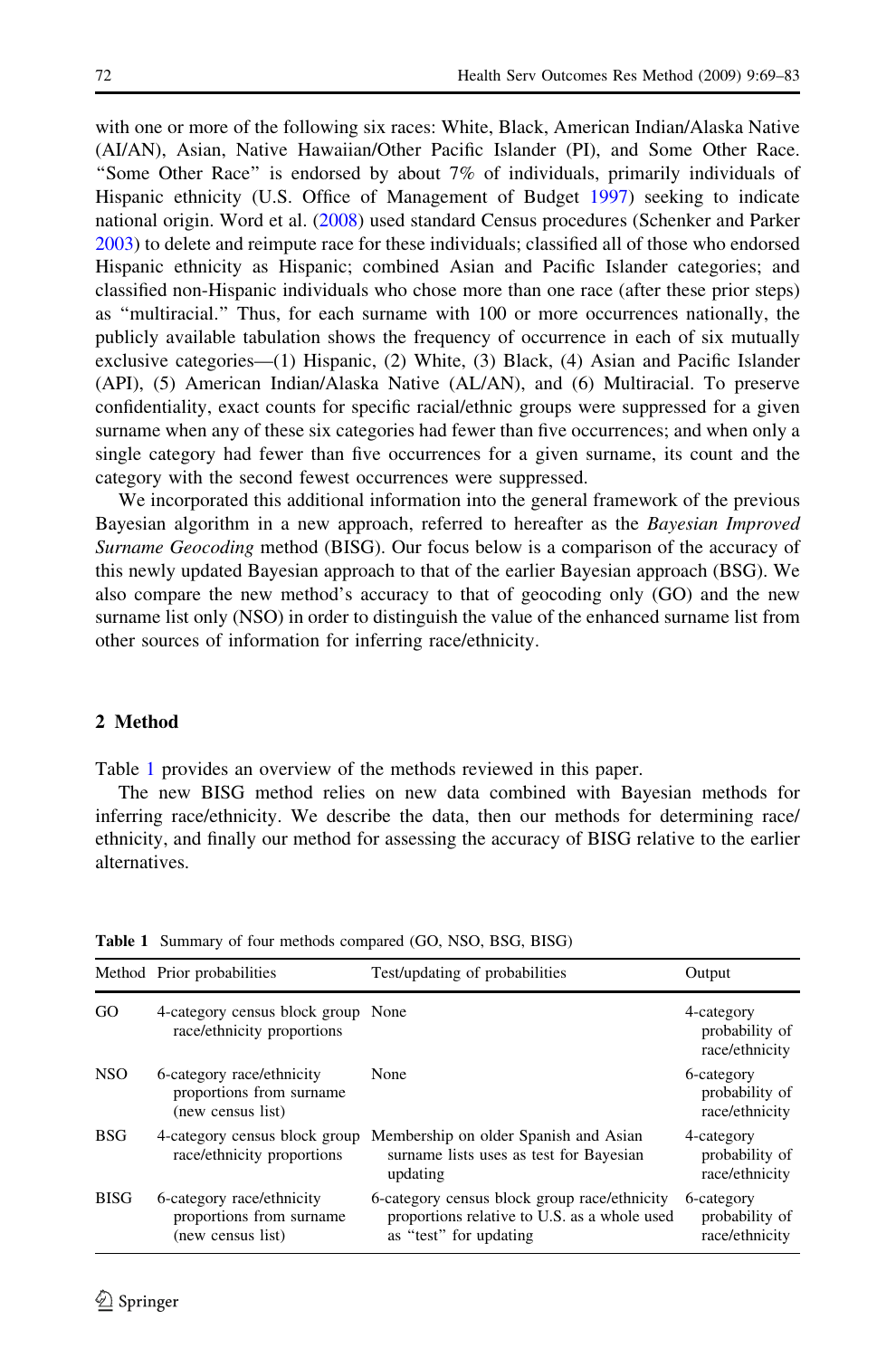#### 2.1 Data for validation

We used 2006 national enrollment data from Aetna, a large national health plan. The data set consists of self-reported race/ethnicity, surname, address of residence, and gender for the 1,921,133 enrollees who voluntarily provided this information to the plan for quality monitoring and improvement purposes (30% of all enrollees). Surname and address (linked to block groups in the US 2000 Census SF1 file) were used as inputs in the estimation algorithms. Self-reported race/ethnicity was used only to evaluate the algorithms' performance after they had estimated the race/ethnicity of individuals.

While voluntarily reported race/ethnicity was predominantly non-Hispanic White (77.0%), the data set included a reasonable distribution of Hispanics (9.2%), Blacks (8.2%), and Asians/Pacific Islanders (5.1%), with 0.3% American Indian/Alaska Native (AI/AN) and 0.2% multiracial; 51.2% were female. As is typical of commercially insured populations, Hispanics and Blacks were somewhat underrepresented, and Asians and Whites somewhat overrepresented, relative to the U.S. population as a whole. This project was reviewed by the RAND IRB and all data disclosed to the authors by health plans were in compliance with HIPAA regulations.

## 2.2 Implementation of the BISG

## 2.2.1 Refinement of new surname probabilities

The new surname list has limitations: (1) the suppression of exact counts for surnames with infrequent occurrences in some groups and (2) the omission of surnames with fewer than 100 occurrences.

When a surname had more than 100 occurrences but fewer than five of them fell in at least one racial/ethnic category, exact counts were unavailable for  $k = 2$ –5 racial/ethnic categories for a given surname, but both  $k$  and  $n$ , the sum of the occurrences in the missing categories, were known (because total occurrences for the surname are provided).<sup>1</sup> We imputed the suppressed counts for the missing cells as  $n/k$  in such instances.<sup>2</sup> This resulted in a vector of six predicted probabilities for each of 151,671 names with 100 or more occurrences, covering 89.8% of the general U.S. population (and 89.4% of our sample population).

In order to infer the race/ethnicity of the one-tenth of the population with unlisted names (i.e., names with fewer than 100 total occurrences), we subtracted the racial/ethnic counts for listed surnames (i.e., names with 100 or more occurrences) on the US Census List from racial/ethnic counts calculated from 2000 Census SF1 counts for *all* individuals.<sup>3</sup> The remaining counts in each racial/ethnic category describe the racial/ethnic distribution of the ''unlisted name'' population (i.e., all persons with surnames occurring fewer than 100 times each on Census 2000): 70.5% White, 11.1% Hispanic, 11.3% Black, 7.0% API, 0.8% multiracial, and 0.9% AI/AN (Jirousek and Preucil [1995\)](#page-14-0). This distribution compares to 69.5% White, 12.5% Hispanic, 12.2% Black, 3.8% API, 1.2% multiracial, and 0.7% AI/AN

<sup>&</sup>lt;sup>1</sup> The specific counts that were suppressed were also known.

 $2$  Exploratory analyses (not shown) demonstrated better overall predictive performance with this approach than with several alternatives we considered.

<sup>&</sup>lt;sup>3</sup> Because the 2000 Census SF1 file includes an "other race" category not used in the Census surname list, we reassigned responses at the level of the block group using Iterative Proportional Fitting (Jirousek and Preucil [1995\)](#page-14-0), an approach similar to that used by Word et al. ([2008\)](#page-14-0).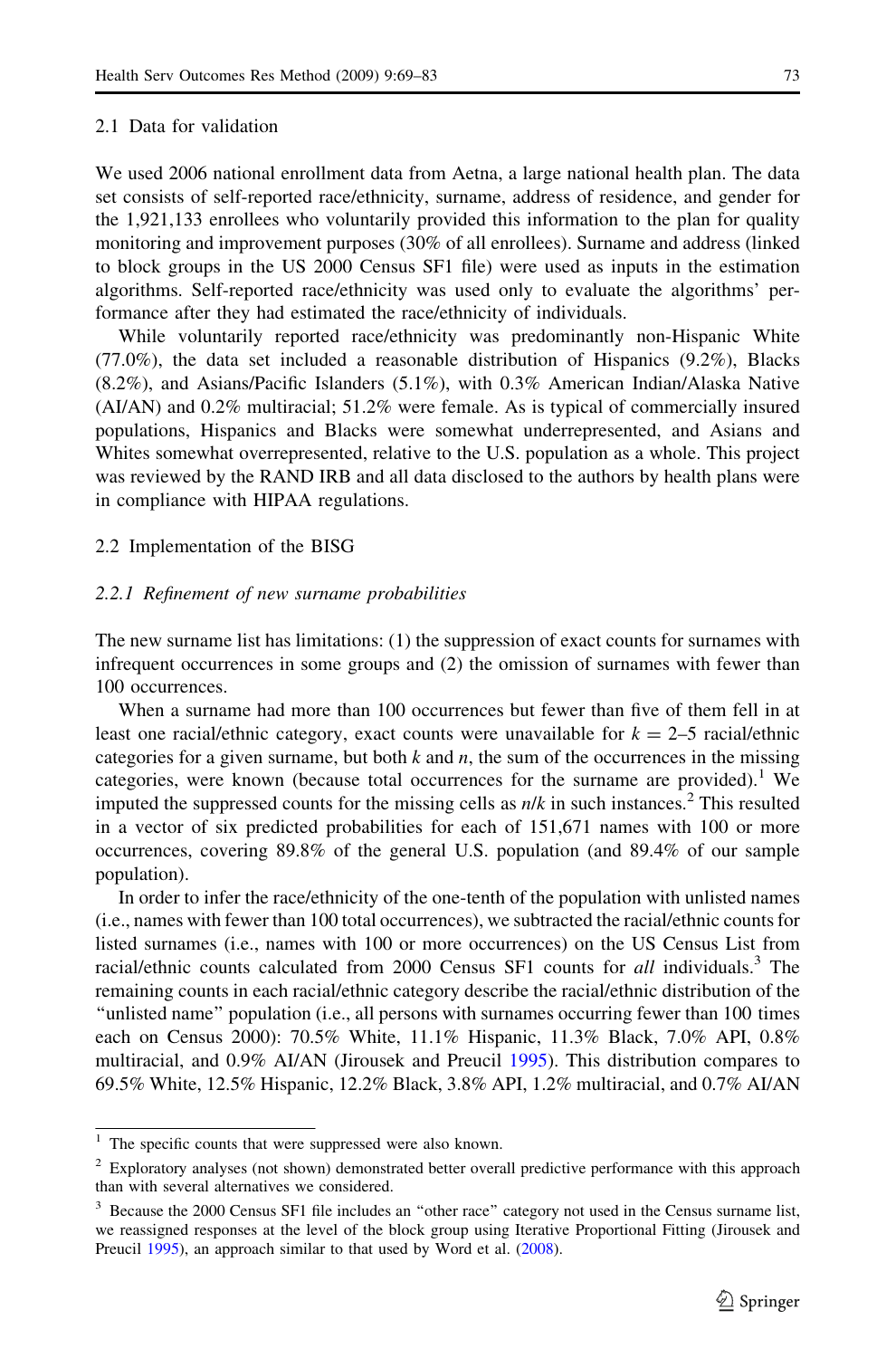for the overall Census 2000 population. Thus, those with low-frequency names  $(\leq 100$ occurrences) correspond closely to the entire US population, with the exception that they were more likely to be Asians or Pacific Islanders.

# 2.2.2 BISG Bayesian updating formulas

We then used the vectors of six racial/ethnic probabilities for each listed surname (corrected for suppression and for low-frequency surnames as described above) as input to the new BISG algorithm. This algorithm updates these ''prior probabilities'' with geocoded block group proportions for these same six groups from the (reassigned) 2000 Census SF1 file to generate posterior probabilities. The Bayesian calculations are as follows:

Let  $J$  equal 151,672, the number of names on the enhanced surname list plus one to account for names not on the list and let  $K$  equal 208,125, the number of block groups in the 2000 census with any population. We define the prior probability of a person's race on the basis of surname,<sup>4</sup> so that for a person with surname  $j = 1, ..., J$  on the list, the prior probability for race,  $i = 1,...,6$ , is  $p(i|j) =$  proportion of all people with surname j who report being of race  $i$  in the enhanced surname file (the probability of a selected race given surname).

We then update this probability on the basis of Census block group residence. For block group  $k = 1,...,K$ ,  $r(k|i)$  = proportion of all people in redistributed SF1 file who self report being race i who reside in Census Block Group k (the probability of a selected Block Group of residence given race/ethnicity).

We require an assumption that the probability of residing in a given Block Group, given a person's race, does not vary by surname.

Let  $u(i, j, k) = p(i|j) \times r(k|i)$  then  $q(i|j, k)$ , the updated (posterior) probability of being of race/ethnicity i given surname j and census block group of residence  $k$ , can be calculated as follows, according to Bayes' Theorem and the above assumption.

$$
q(i|j,k) = \frac{u(i,j,k)}{u(1,j,k) + u(2,j,k) + u(3,j,k) + u(4,j,k) + u(5,j,k) + u(6,j,k)}
$$

Note that all parameters needed for BISG posterior probabilities are derived only from Census 2000 data, and that none are derived from health plan data or other administrative sources. As such, BISG performance estimates in predicting race/ethnicity within health plans do not reflect overfitting and are not subject to ''shrinkage'' in applications to other data sets.

## 2.3 Summary comparison of the four algorithms

Next, we compare the performance of BISG, BSG, GO, and NSO. Table [1](#page-3-0) compares these four approaches in terms of their inputs, updating, and outputs. Because BSG and GO produce a vector of four probabilities (Hispanic, Black, API, and White/Other), our primary comparisons combine three of the six categories from NSO and BISG (AI/AN, multiracial, and White) into a single White/Other category for comparability with GO and BSG. Secondary analyses for NSO and BISG employ the full six categories, noting that performance differs only among the three categories subject to this recoding.

<sup>&</sup>lt;sup>4</sup> We present the results treating surname information as the prior that is updated by the geocoded information; however, we would obtain the same results if we treated the geocoded information as the prior and updated with the surname data.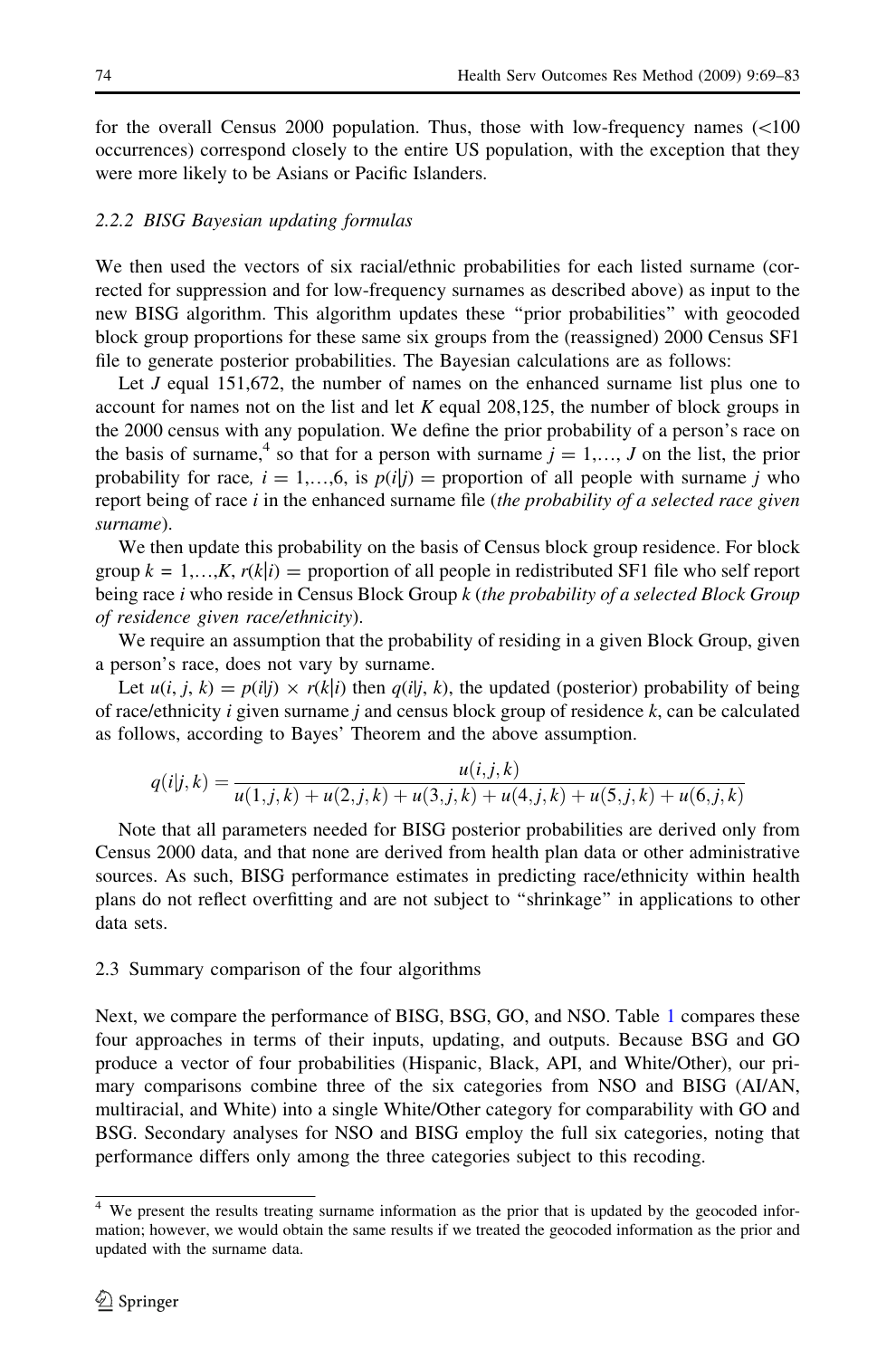#### 2.4 Evaluation

We compare the four approaches in terms of how closely the estimates of race/ethnicity that they produce match those derived from self-reported race/ethnicity information for the same individuals using the Aetna validation data. We describe a performance metric applicable to all four approaches. We then compare the relative efficiency of the four methods according to this metric—accuracy of predicting individual race/ethnicity—the extent to which those assigned higher probabilities of a given race/ethnicity are more likely to self-report that race/ethnicity.

Following Elliott et al. ([2008b](#page-13-0)), we define the efficiency of prediction for a given racial/ ethnic category as the squared correlation between the predicted probability for a given racial/ethnic category and the corresponding dichotomous indicator of true self-reported race/ethnicity in the Aetna data (Black/not Black, Asian/not Asian, etc.).<sup>5</sup> For each method, we summarize performance across all four racial/ethnic categories with the average of the six squared correlations weighted by the prevalence on each racial/ethnic group. McCaffrey and Elliott ([2008\)](#page-14-0) establish that the efficiency of an analysis that directly uses predicted racial/ethnic probabilities rather than true race/ethnicity indicators to estimate racial/ethnic disparities on an outcome of interest in a regression model is well approximated by the above definition of efficiency (the squared correlation between estimated and true race/ethnicity).<sup>6</sup> Hence, we use the ratio of squared correlations for pairs of methods to measure their *relative efficiency* in predicting each individual racial/ethnic category. We summarize the overall performance through a weighted average of the six squared correlations for individual racial/ethnic groups, weighting by the self-reported population proportions. To say that method A has a relative efficiency of 300% when compared to method B means that the accuracy of an analysis testing for difference in an outcome of interest among racial/ethnic groups using method A with a sample of a given size is the same as what would be obtained with three times the sample size using method B. In this instance, we would also say that method A is  $(300-100\%) = 200\%$  more efficient than method B.

We provide additional information about the performance of the BISG. First, we show the distribution of BISG predicted probabilities for our 2006 Aetna data. Second, we analyze BISG correlation with self-reported race/ethnicity separately by gender. Finally, we calculate the concordance statistic (Hanley and McNeil [1982\)](#page-13-0), or area under the curve, to summarize the BISG's performance with the Aetna data.

# 3 Results

3.1 Predicting individual race/ethnicity: comparing BISG, BSG, NSO, and GO

Table [2](#page-7-0) displays the correlation of predicted race/ethnicity with self-reported race/ethnicity for each of the four methods and four racial/ethnic groups in the primary data set. All reported correlations are statistically significant and differ across methods at  $P < 0.05$ .

<sup>5</sup> Because the racial/ethnic categories are mutually exclusive, estimates for the groups are negatively correlated.

 $6$  A squared correlation of 0.49 between estimated race/ethnicity and self-reported implies approximately 49% efficiency relative to known race/ethnicity for estimating a disparity between two racial/ethnic groups under the assumptions in that paper.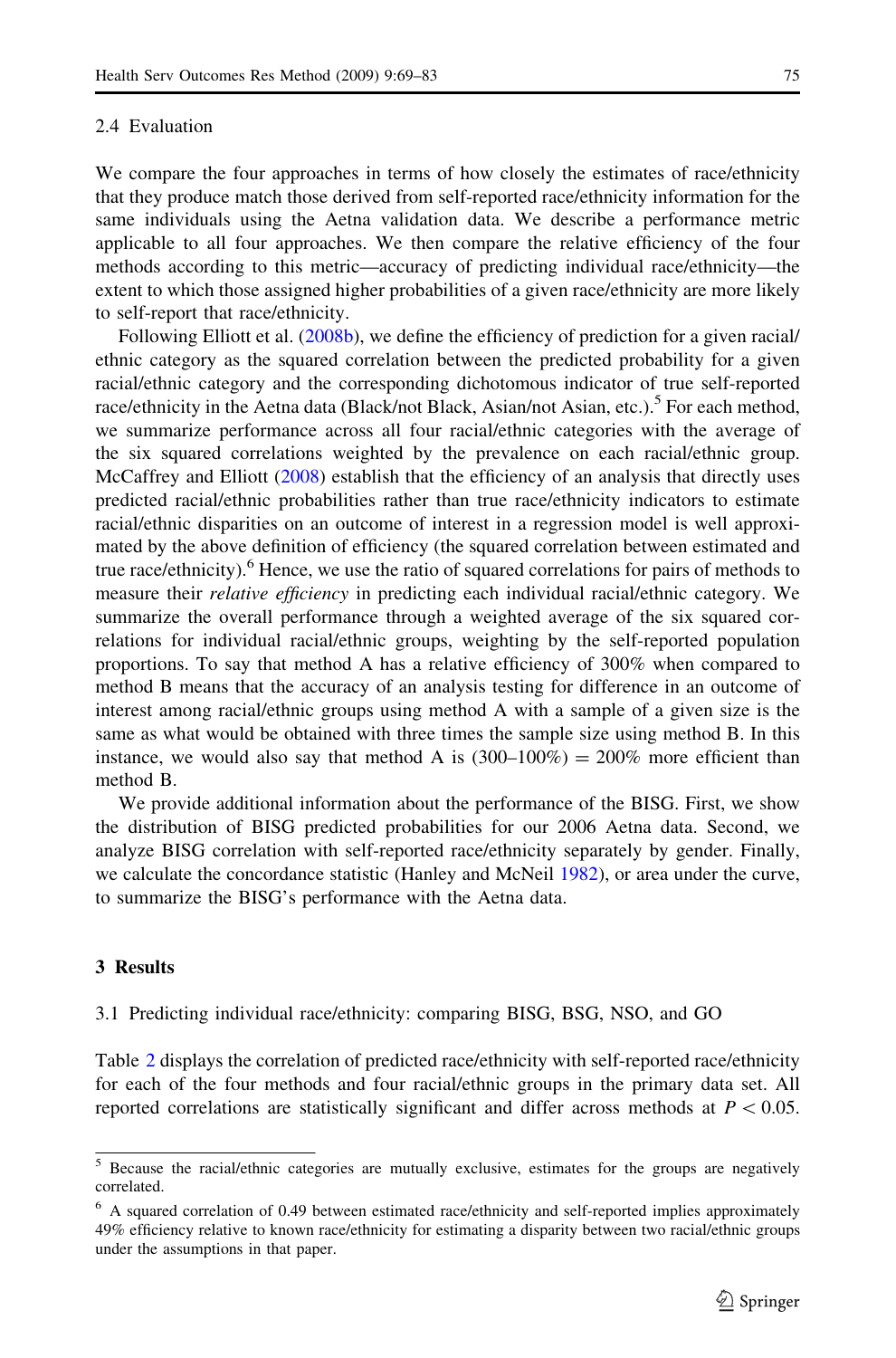|             |          | Correlation with self-reported race/ethnicity |       |             | Weighted average |
|-------------|----------|-----------------------------------------------|-------|-------------|------------------|
|             | Hispanic | Asian                                         | Black | White/Other |                  |
| <b>BISG</b> | 0.82     | 0.77                                          | 0.70  | 0.76        | 0.76             |
| BSG         | 0.80     | 0.69                                          | 0.62  | 0.72        | 0.70             |
| GO          | 0.49     | 0.34                                          | 0.57  | 0.55        | 0.53             |
| <b>NSO</b>  | 0.79     | 0.74                                          | 0.40  | 0.64        | 0.64             |

<span id="page-7-0"></span>**Table 2** Correlation of individual predicted race/ethnicity with self-reported race/ethnicity ( $n = 1,921,133$ )

All differences in correlations by methods are significant at  $P \leq 0.05$ 

BISG predictions correlate with individual indicators of race/ethnicity at 0.70–0.82, with a weighted average correlation of 0.76. This represents an increase in efficiency over BSG that averages 19% (119% the relative efficiency of BSG), ranging from 4% for Hispanics to 25% for Asians and 27% for Blacks. Notably, the biggest improvement was where BSG was weakest (Blacks) and the smallest improvement was where BSG was strongest (Hispanics). BISG thus not only improved the performance of the BSG, but also made performance less disparate across racial/ethnic groups, although performance is still highest for Hispanics (0.82 correlation with self-report) and lowest for Blacks (0.70 correlation with self-report).

Overall, BISG is 108% more efficient than GO and 41% more efficient than NSO, suggesting a larger role for the new surnames than for census block group of residence. As expected, since it combines the two sources of information, BISG exceeds the predictive power of both NSO and GO for each racial/ethnic group, with NSO coming fairly close for Hispanic and Asian individuals. Table 3 partitions the total predictive power of BISG (variance of dichotomous self-reported indicators explained) into three sources—jointly determined by residential location (GO) and surnames (NSO), unique to location, and unique to surnames, using squared correlations from the GO, NSO, and BISG models. If  $a$ ,  $b$ , and  $c$  are the correlations of GO, NSO, and BISG with self-report, respectively,  $(c^2 - b^2)/c^2$  represents the proportion of the squared BISG variance uniquely explained by GO,  $(c^2 - a^2)/c^2$  represents the proportion uniquely explained by NSO, and  $(a^2 + b^2 - a^2)/c^2$  $c^2$ / $c^2$  represents the proportion jointly explained.

As can be seen, half of the total predictive power of BISG is unique to surnames (using the new surname list), about a quarter is unique to location, and about a quarter is jointly determined (could have been identified by either surname or residential location). As expected, these proportions vary strongly by race/ethnicity, with surnames alone responsible for 81% of BISG's predictive power for Asians and 64% of BISG's predictive power for Hispanics, but only 33% of BISG's predictive power for Blacks.

|                    |          |       | Proportion of BISG information explained |             | Weighted average |
|--------------------|----------|-------|------------------------------------------|-------------|------------------|
|                    | Hispanic | Asian | Black                                    | White/Other |                  |
| Jointly determined | 0.31     | 0.13  | 0.01                                     | 0.23        | 0.24             |
| Unique to GO       | 0.05     | 0.07  | 0.66                                     | 0.29        | 0.26             |
| Unique to NSO      | 0.64     | 0.81  | 0.33                                     | 0.48        | 0.50             |

**Table 3** Proportion of BISG information explained by new surnames, geocoding  $(n = 1.921, 133)$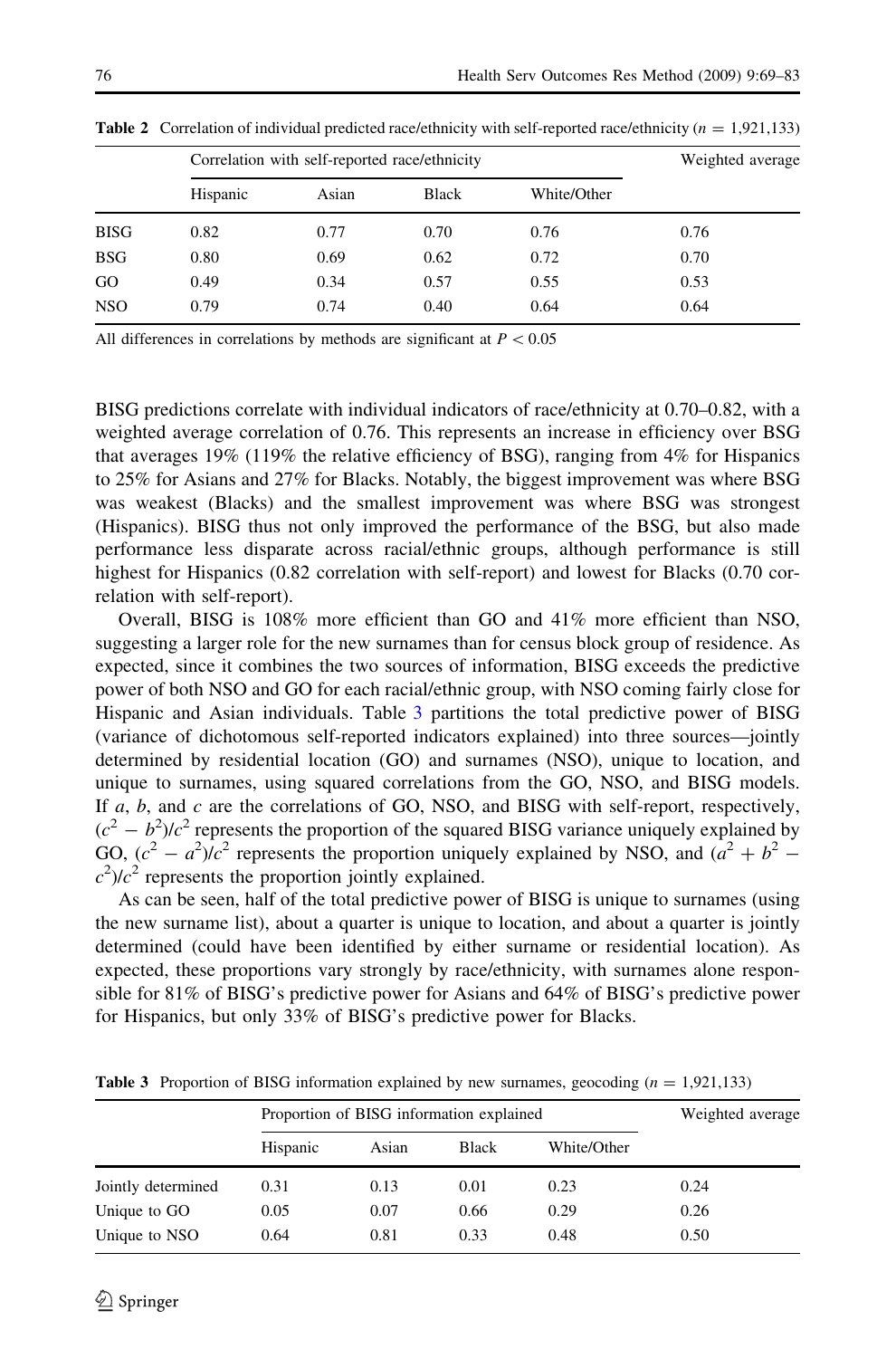|             | Hispanic | Asian | Black | AI/AN    | Multiracial | White | Weighted average |
|-------------|----------|-------|-------|----------|-------------|-------|------------------|
| <b>BISG</b> | 0.82     | 0.77  | 0.70  | 0.11     | 0.02        | 0.76  | 0.75             |
| <b>NSO</b>  | 0.79     | 0.74  | 0.40  | $0.08\,$ | 0.01        | 0.64  | 0.64             |

<span id="page-8-0"></span>**Table 4** Correlation of individual predicted race/ethnicity with self-reported race/ethnicity ( $n = 1,921,133$ )

All differences in correlations by methods are significant at  $P \leq 0.05$ 

Table 4 is similar to Table [2](#page-7-0), but breaks down White/Other into White, AI/AN, and multiracial; it also is restricted to BISG and NSO, the only methods applicable to sixcategory race/ethnicity. By definition, performance is unchanged for Hispanic, Asian, and Black individuals. Performance for Whites here is essentially the same as for Whites/ Others in the four-category predictions. Although correlations exceed chance ( $P \lt 0.05$  in all cases), BISG prediction of AI/AN is poor (correlation of 0.11 with self-report) and BISG prediction of multiracial is very poor (correlation of 0.01 with self-report).

#### 3.2 Predicting individual race/ethnicity: additional evaluation of BISG

Table 5 shows the distribution of BISG probabilities for the six racial/ethnic categories in the Aetna data. BISG probabilities of Hispanic, Asian, and Black have a bimodal distribution, with 83.1–93.0% of probabilities below 0.05 and 2.5–2.9% of probabilities 0.90 or higher. BISG probabilities of White have a bimodal distribution that roughly mirrors that of these three groups with 68.3% of probabilities 0.90 or higher and 11.2% of probabilities from 0.05 to 0.20. Less than 0.1% of cases have BISG probabilities of AI/AN or Multiracial exceeding 0.05.

Table 6 summarizes correlation of BISG predictions with self-reported race/ethnicity by gender. For Hispanic and Asian categories, where surname lists are most important (see Table [3](#page-7-0)), performance for males is moderately higher than for females, with relative efficiencies that are 13% and 11% higher, respectively. Higher performance for males is

| Bayesian probability      | Hispanic | Asian | <b>Black</b> | AI/AN | Multiracial | White |
|---------------------------|----------|-------|--------------|-------|-------------|-------|
| 0 to $< 0.05$             | 87.9     | 93.0  | 83.1         | 100.0 | 100.0       | 4.3   |
| $0.05$ to $< 0.20$        | 2.5      | 2.6   | 8.6          | 0.0   | 0.0         | 11.2  |
| 0.20 to $< 0.50$          | 0.9      | 0.7   | 2.6          | 0.0   | 0.0         | 3.6   |
| $0.50 \text{ to } < 0.90$ | 6.2      | 0.7   | 2.9          | 0.0   | 0.0         | 12.6  |
| $0.90$ to 1               | 2.5      | 2.9   | 2.8          | 0.0   | 0.0         | 68.3  |

Table 5 Percentage of individuals with specified BISG probabilities, for each of the six predicted racial/ ethnic categories

Table 6 Correlations of BISG predictions with self-report, by gender

| Gender  | Hispanic | Asian | Black   | AI/AN | Multiracial | White | Weighted by<br>self-reported frequency |
|---------|----------|-------|---------|-------|-------------|-------|----------------------------------------|
| Males   | 0.84     | 0.78  | 0.68    | 0.11  | 0.02        | 0.77  | 0.77                                   |
| Females | 0.79     | 0.74  | 0.71    | 0.09  | 0.02        | 0.74  | 0.75                                   |
| $M-F$   | 0.05     | 0.04  | $-0.03$ | 0.02  | 0.00        | 0.03  | 0.02                                   |
|         |          |       |         |       |             |       |                                        |

All differences in correlations by methods are significant at  $P \leq 0.05$  except for multiracial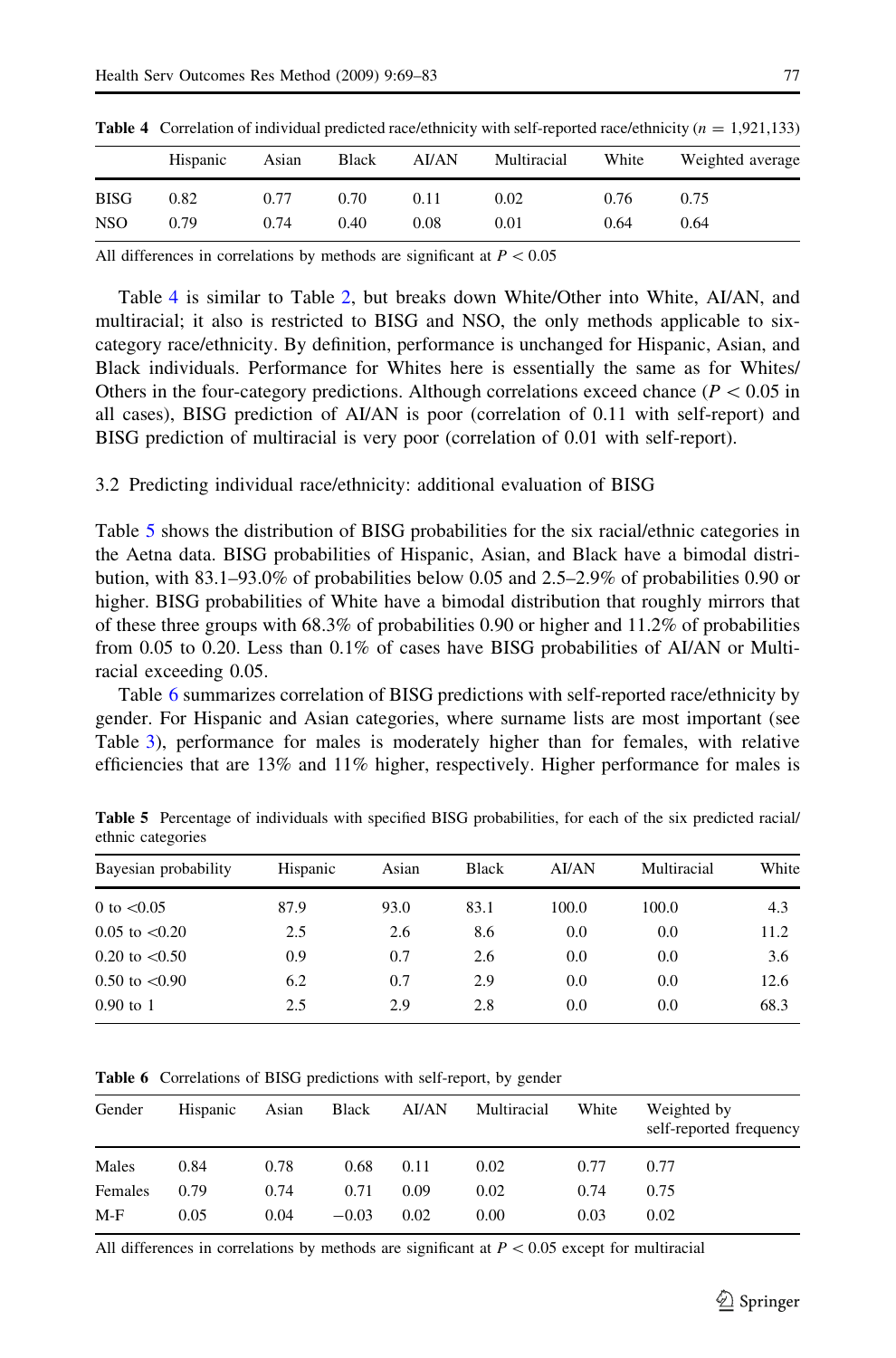more modest for Whites and AI/AN; no gender differences are observed by Multiracial; and for Black, probabilities correspond better to self-report for females than for males. Weighting across all categories by self-report, correlations with self-report are slightly higher for males (0.77) than for females (0.75).

Concordance statistics represent the probability that a randomly selected observation self-reporting a given race/ethnicity would have a higher BISG probability of that race/ ethnicity than a randomly selected observation not self-reporting that same race/ethnicity. The concordance statistics were 0.95 for Hispanic, 0.94 for API, 0.93 for Black and White, 0.77 for multiracial, and 0.61 for AI/AN, yielding a weighted average of 0.93 concordance. Concordance statistics represent the area under a Receiver Operating Characteristic (ROC) curve and, when multiplied by two with one subtracted, are equivalent to the Gini coefficient (Hand and Till [2001\)](#page-13-0), which runs from 0 at chance performance to 1 at perfect prediction. The Gini coefficient for Hispanic predictions is thus  $0.95 * 2 - 1 = 0.90$ , i.e., 90% of the way between chance and perfect performance.

### 4 Discussion

We have described an improved Bayesian method (the Bayesian Improved Surname Geocoding approach, BISG) for estimating race/ethnicity using a new surname list derived from Census 2000. Applying the Bayes' Theorem to geocoding and surname analysis proves to be an effective means of integrating these two sources of information and substantially improves a previous Bayesian approach (BSG). The BISG discriminates Hispanics, API, Blacks, and Whites well, with concordance statistics of 0.93 or greater for each of these groups.

The advantage of BISG over BSG stems from the use of a surname list of continuous, rather than dichotomous, probabilities. Performance is slightly higher for males than for females for the two categories most reliant on surnames- Hispanic and Asian, which likely reflects more females than males acquiring new surnames less typical of their own race/ ethnicity at marriage.

Somewhat surprisingly, the new surname list afforded substantial improvements in the identification of Blacks and non-Hispanic Whites (groups that generally lack distinctive surnames). Among Blacks, there are several common surnames with more than a 50% probability of belonging to Blacks, at rates far above the national prevalence of Blacks; these include Washington (90% Black), Jefferson (75%), Banks (54%), and Jackson (53%) (Word et al. [2008\)](#page-14-0). While these surnames contain substantial information about race, they lack the specificity to make a traditional dichotomous surname list useful. In contrast, there are many surnames (including Yoder, Krueger, Mueller, Koch, Schwartz, and Novak) that are highly specific to Whites, with more than a 97% chance of indicating non-Hispanic White race/ethnicity (Word et al. [2008\)](#page-14-0). Unfortunately, each of these highly specific White surnames is very uncommon, and together they represent but a miniscule fraction of selfidentifying non-Hispanic Whites, so a dichotomous surname list would be insufficiently sensitive. An important contribution of the new Census surname list (and of the BISG) is the ability to capture more information from surnames than dichotomous lists allow.

Identifying AI/AN from surname and residence remains difficult at the national level. Surnames contribute almost no information; the most predictive AI/AN surname is Lowery, which indicates only a 4% chance of being AI/AN (Word et al. [2008\)](#page-14-0). Residential location would be highly informative for AI/AN living in several Native American reservation areas in the southwest (Elliott et al. [2008a](#page-13-0)) but generally uninformative for the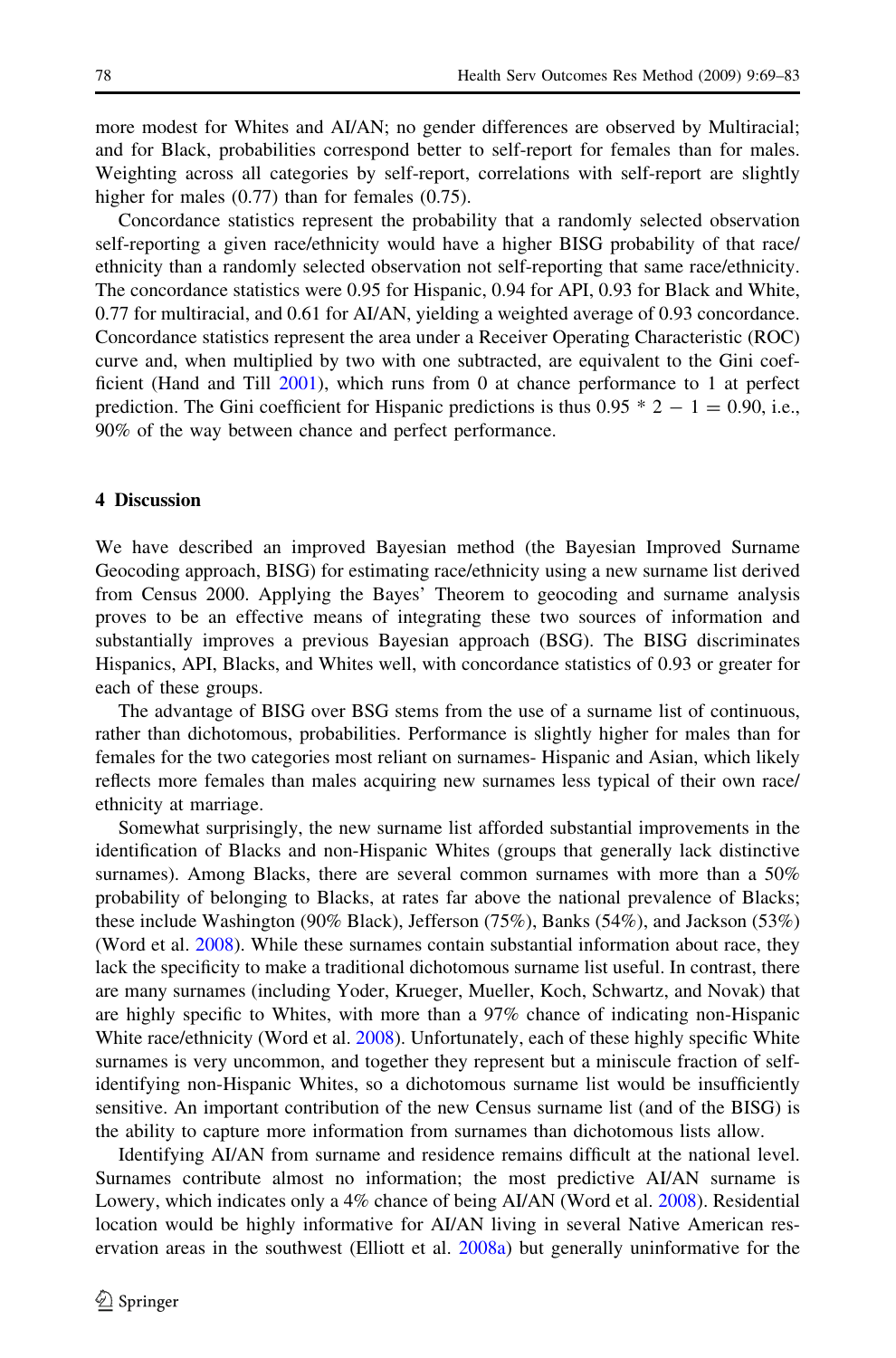majority of community-dwelling AI/AN when the focus is national. Predicting multiracial endorsement from address and surnames is not currently feasible. While a few names indicate a 15–18% chance of self-identifying as multiracial (e.g., Ali, Khan, and Singh; (Word et al. [2008](#page-14-0)), such names constitute only a miniscule proportion of those who identify as multiracial.

Beyond its ability to estimate race/ethnicity, the BISG approach has substantial potential for the design and evaluation of interventions to reduce racial/ethnic disparities. Health plans and others could target an intervention at those most likely to belong to a given race/ethnicity, setting the probability threshold at whatever level resources allow. For example, consider a hypothetical intervention aimed at addressing Black-White health disparities among a health plan's members. One could sort members by the predicted probability of being Black and target the 1,000 individuals with the highest probability of being Black; or identify all members whose predicted probability of being Black exceeds 70%. Furthermore, one could proceed the same way within a subset of members (e.g., known diabetics); or to measure disparities in health and health care within a health plan or hospital, tracking trends over time. As noted by Elliott et al. ([2008b\)](#page-13-0), it can also be used when estimated race/ethnicity is to be a predictor in multivariate regression for covariateadjusted measurement of the association of race/ethnicity with any number of outcomes.

One limitation common to all methods of inferring race/ethnicity is that BISG requires somewhat larger sample sizes to estimate disparities than is required with self-reported race/ethnicity, as there is some inherent loss of information relative to a sample of the same size. As a heuristic, imputed race/ethnicity will require about  $1/r^2$  times the sample size as would self-reported data for the same accuracy, where  $r$  is the correlation of imputed race/ ethnicity with self-report, so that BISG requires sample sizes 1.73 times as large as selfreport for the same accuracy, given an average  $r = 0.76$ .

The loss of information from modeling with predicted rather than self-reported race/ ethnicity need not result in bias, even though it must result in loss in precision when compared to self-reported racial/ethnic data for the same sample size. For instance, with linear models for the outcomes, modeling with the probabilities of race/ethnicity can yield unbiased estimates of model coefficients, provided the probabilities are unbiased (McCaffrey and Elliott [2008\)](#page-14-0). For nonlinear models, consistent estimates can be obtained by maximum likelihood conditional on the probabilities of racial/ethnic group memberships. Using the probabilities of racial/ethnic group membership to classify individuals into groups and using these classifications for analyses would result in loss of efficiency and biased estimates because of classification errors; such an analytic approach should be avoided.

Although we used data from a large national plan with a diverse membership, results may differ somewhat for those who lack health insurance, are insured by other commercial plans, or are disinclined to report race/ethnicity. To address this concern in part, Table [7](#page-11-0) provides a correction equation, based on a multinomial logistic regression (not shown), that accounts for the selection into health insurance observed for this particular national plan. This correction requires the assumption that those who did self-report their race/ethnicity to the plan so far do not differ in race/ethnicity from nonresponders with the same surnames and residential Block Group. As an example, respondent with uncorrected probabilities of 0.923 White, 0.026 Hispanic, 0.018 API, 0.017 Black, 0.015 Multiracial, and 0.001 AI/AN would be updated by Table [5](#page-8-0) to values of 0.944 White, 0.015 Hispanic, 0.013 API, 0.024 Black, 0.001 Multiracial, and 0.003 AI/AN. These corrected probabilities recalibrate for the ways in which the observed distribution of self-reported race/ethnicity differ from the overall US population with similar surnames and residential addresses.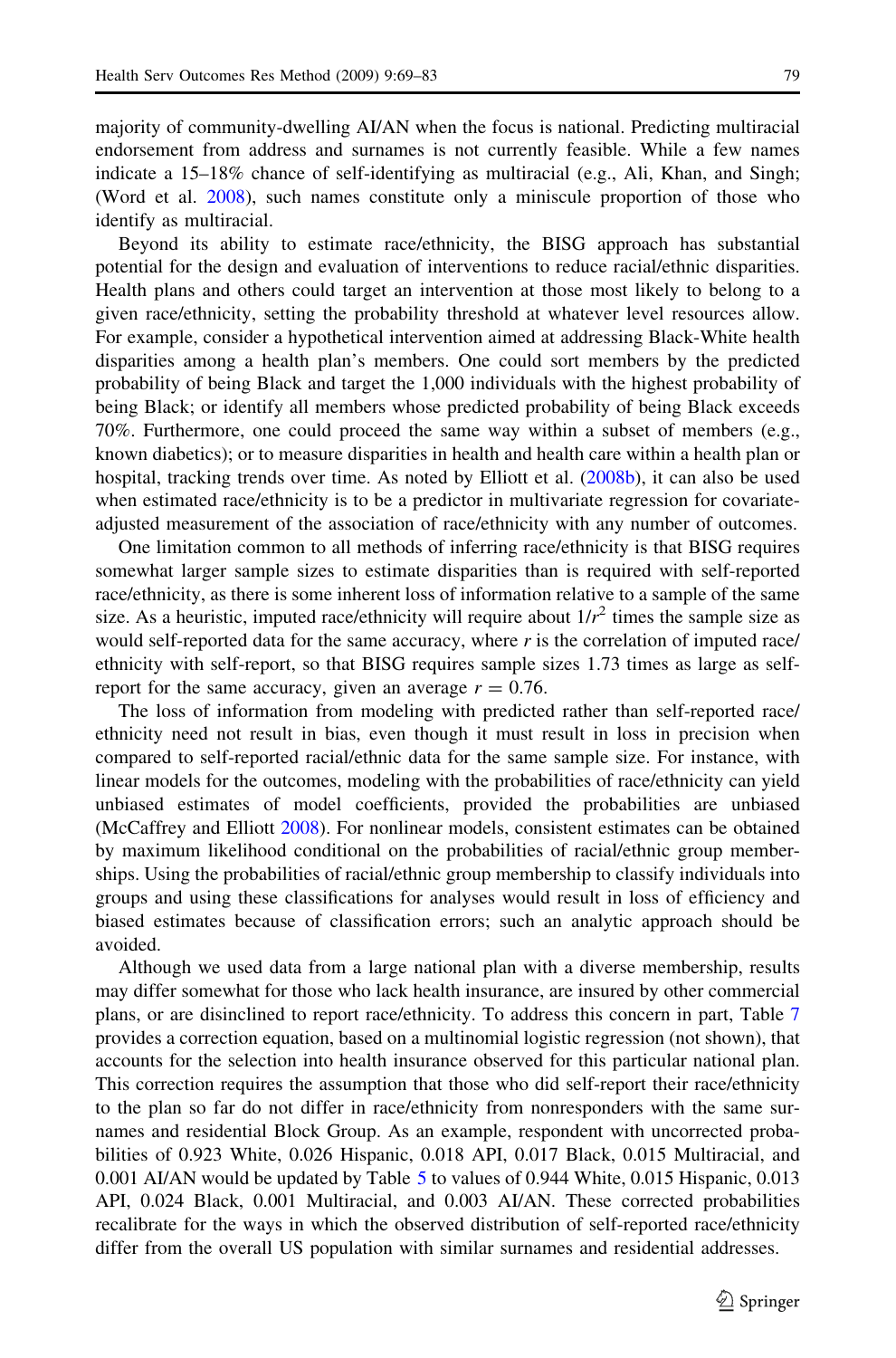| probabilities $(n = 1,921,133)$                              |                        |                                                                    |                                                               |                                                               |                                                                |                                                                      |                   |                                     |
|--------------------------------------------------------------|------------------------|--------------------------------------------------------------------|---------------------------------------------------------------|---------------------------------------------------------------|----------------------------------------------------------------|----------------------------------------------------------------------|-------------------|-------------------------------------|
| corrected BISG<br>To obtain this<br>probability<br>predicted | Start with:            | of Hispanic<br>Add BISG<br>yilityoro<br>imes this:<br>predicted    | Add BISG<br>yilidoxord<br>imes this:<br>predicted<br>of Asian | Add BISG<br>yilidedoxc<br>imes this:<br>predicted<br>of Black | Add BISG<br>probability<br>of AI/AN<br>imes this:<br>predicted | probability<br>of Multiracial<br>Add BISG<br>imes this:<br>predicted | the sum<br>To get | The corrected BISG<br>prediction is |
| Hispanic<br>Asian                                            | $-4.6648$<br>$-4.5350$ | 7.1409<br>3.3573                                                   | 3.3532<br>8.3992                                              | 1.6087<br>2.1258                                              | 2.5273<br>2.4654                                               | 0.8336<br>4.2897                                                     |                   | $Exp(x)/(1 + exp(x))$               |
| <b>AI/AN</b><br>Black                                        | $-3.9763$<br>$-5.8592$ | 2.4090<br>2.0903                                                   | 2.3034<br>2.5493                                              | 7.0715<br>0.7633                                              | 2.0913<br>8.1850                                               | 2.8809<br>5.4224                                                     |                   |                                     |
| <b>Nhite/other</b><br><b>Aultiracial</b>                     | $-7.0198$              | 1 – the sum of the other five corrected BISG predictions<br>5.5008 | 6.7947                                                        | 6.9253                                                        | 6.6388                                                         | 7.0880                                                               |                   |                                     |
| Boldfaced entries indicate that the                          |                        | racial/ethnic categories of the rhos in the columns correspond     |                                                               |                                                               |                                                                |                                                                      |                   |                                     |

<span id="page-11-0"></span>Table 7 Formula for correcting BISG for insurance selection, based on multinomial logistic regression predicting self-reported race/ethnicity from BISG predicted Table 7 Formula for correcting BISG for insurance selection, based on multinomial logistic regression predicting self-reported race/ethnicity from BISG predicted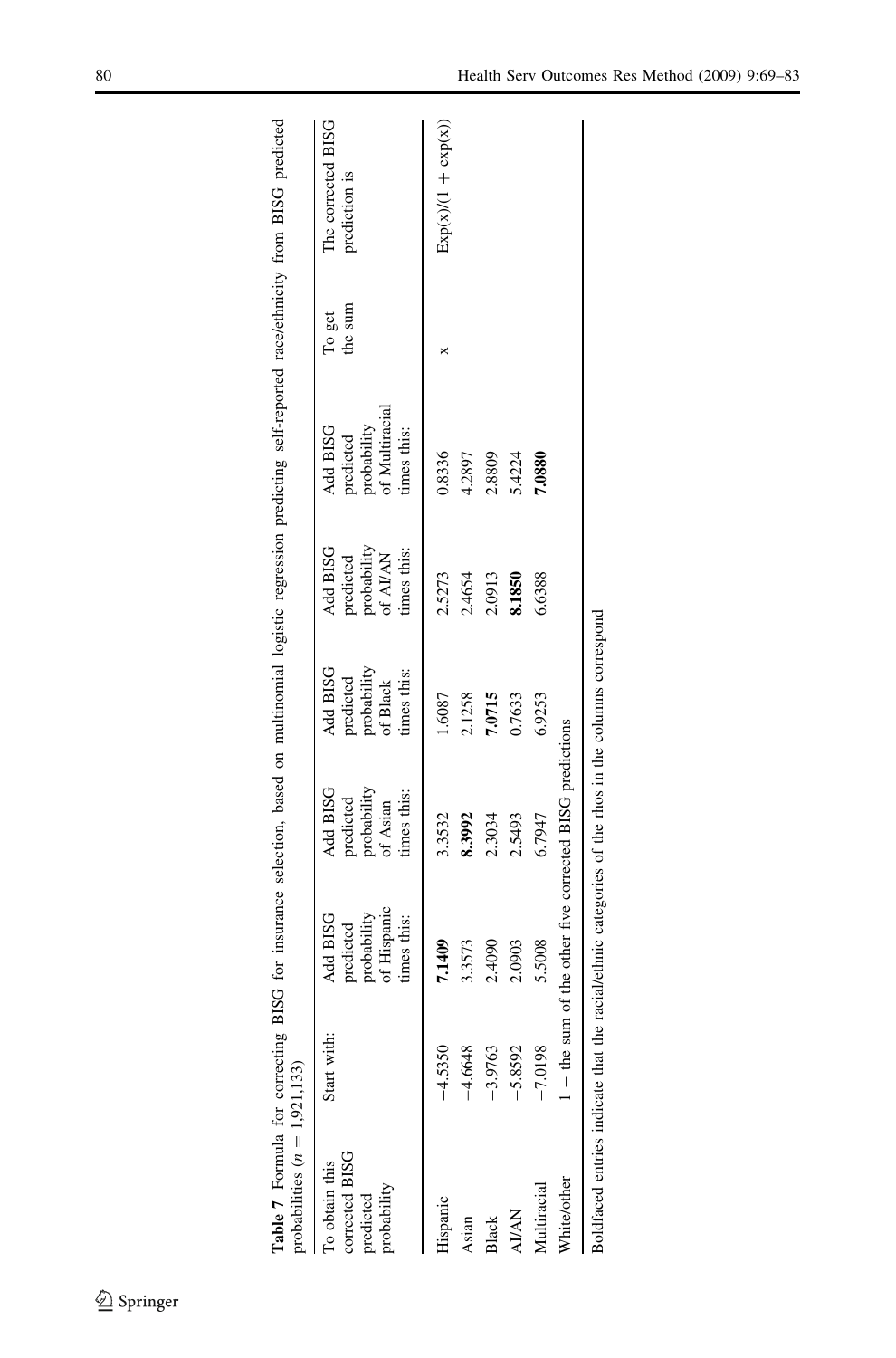If the above assumption holds more strongly than an alternative assumption that health insurance coverage does not differ by race/ethnicity among those with the same surnames and residential block group, corrected estimates may be preferable to uncorrected estimates. If the reverse is true, uncorrected estimates may be preferable. Analyses not shown suggest that corrected and uncorrected estimates are very similar in terms of their correlation with true race/ethnicity (more important for estimating disparities). This is the only equation presented in this paper that is fit to our validation data; as such, the extent to which it generalizes to selection into other commercial health insurance is unknown. When working with a different health plan, one might either apply the Table [7](#page-11-0) coefficients (under the assumption that similar patterns of selection into commercial health insurance occur in other national plans) or use multinomial logistic regression to calibrate a selection correction to that plan's self-reported distribution. Future applications to additional health plans will reveal the extent to which patterns of selection are similar across plans.

Our approach requires an assumption that the probability of residing in a given Block Group, given a person's race, does not vary by surname. While one might not expect surnames to vary substantially within race by block group, confidentiality requirements preclude testing this assumption with publicly available data. The dominance of the intended terms in the multinomial logit shown in boldface in Table [7](#page-11-0), as well as additional models not shown (which show that unadjusted and multinomial logit adjusted predictions have extremely similar correlations with self-report), provides indirect evidence that this assumption is reasonably satisfied.

While direct use of predicted probabilities is somewhat more complex than using categorical racial/ethnic indicators, Elliott et al. ([2008b](#page-13-0)) provide examples and sample SAS code of how this can be done with BSG, BISG, or other methods that generate predicted probabilities of race/ethnicity. On the other hand, a notable strength of the (simple) BISG is its extreme parsimony and use of readily available data sources. The BISG derives all of its parameters from publicly available Census Bureau data, and the predictive performance illustrated here does not use the validation data to estimate any aspect of the standard BISG predictions. Moreover, the means of combining surname and address information comes directly from Bayes' Theorem, not from fitting to validation data. As such, BISG is not subject to overfitting or shrinkage, as empirically based regression approaches are.

Despite their improvement in accuracy, indirect methods such as BISG cannot replace the information gained from self-reported data. However, they are fast and not resource intensive. Given the multi-year time horizon for health plans (and others) to collect enough information to be actionable, and the strong desire of health plans and others to take action to address racial/ethnic disparities in care, such methods can serve as a bridge until the time when adequate self-reported data are available. Furthermore, when estimating mean values or differences in health measures, self-reported and indirectly estimated racial/ethnic indicators can be combined where both exist in order to smoothly bridge the transition to more complete self-reported data. This could be done in several ways. First, estimates using self-reported and indirect methods could be combined via composite estimation to minimize mean-squared error in the estimates of health measures (see Elliott and Haviland [2007;](#page-13-0) Ghosh-Dastidar et al. in press). Second, if errors in estimating race/ethnicity are uncorrelated with the health measures, one could integrate self-reported racial/ethnic indicators (as "1"s and "0"s) and indirectly estimated probabilities into a single equation, with a relative efficiency of  $z = p + (1 - p)r^2$  when compared to a fully self-reported sample of the same size (where  $r$  is the correlation of indirect estimates of race/ethnicity with self-report and p is the proportion of observations for which self-report is available).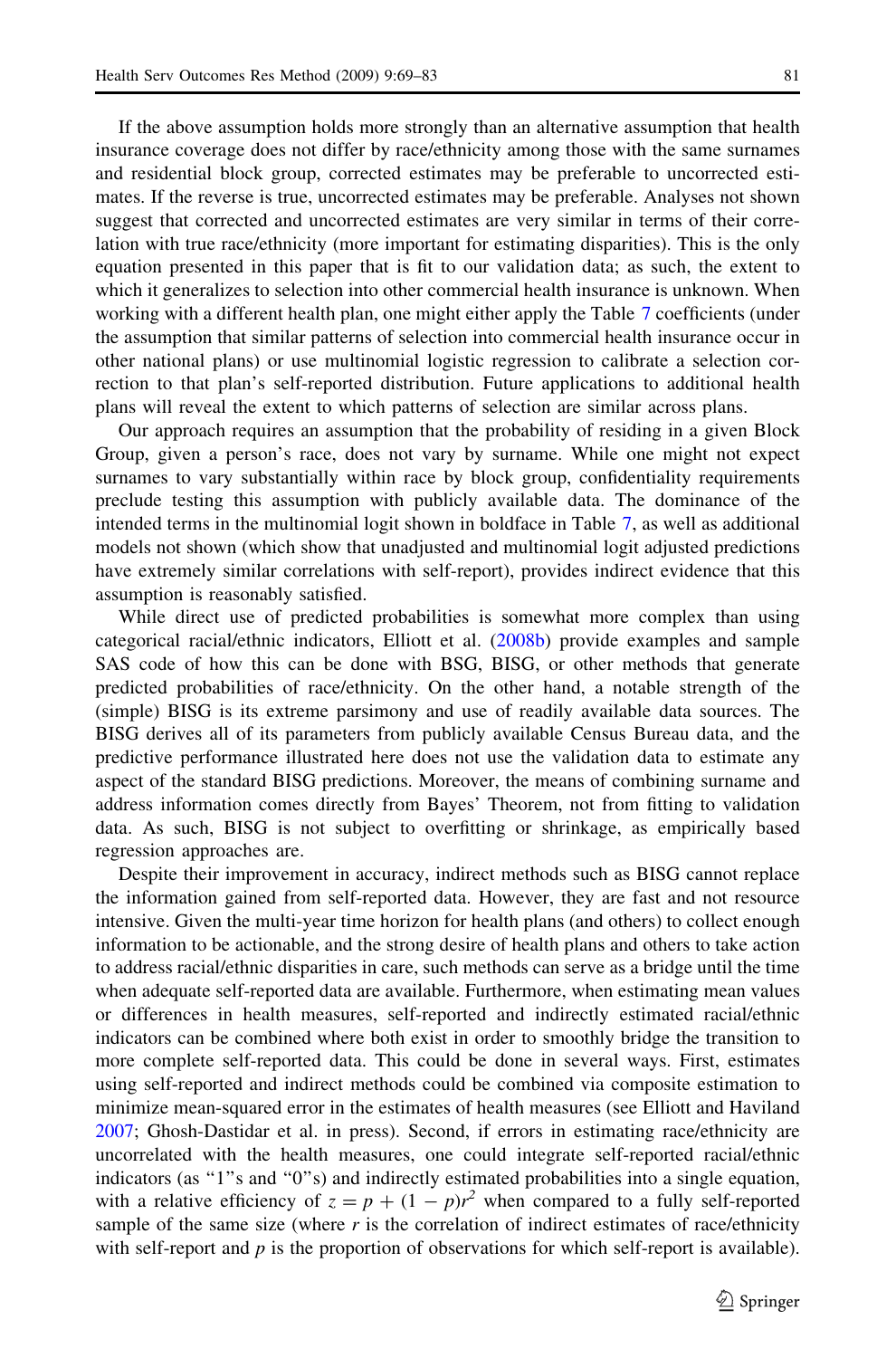<span id="page-13-0"></span>We anticipate that new developments will allow even further improvements to this general approach. The use of first name listings may improve prediction estimates, particularly for Blacks, and some Asian subgroups (Morrison et al. [2001](#page-14-0)), although first names tend to be low in sensitivity. Similarly, future efforts may incorporate American Community Survey estimates to capture more recent demographic information.

Surname analysis and geo-coding offer health services researchers, demographers, health plans, and other stakeholders powerful new ways to identify race/ethnicity from administrative records. BISG extends the power of these methods to a variety of potential applications—for example, to disparities in the work place or access to and enrollment in public programs. Finally, because this information already has geographic links, geographic information systems (GIS) open the door to still greater insights.

Acknowledgments This study was supported, in part, by contract 282-00-0005, Task Order 13 from DHHS: Agency for Healthcare Research and Quality. Additional funding and support was provided by RWJF and the Brookings Institute. Marc Elliott is supported in part by the Centers for Disease Control and Prevention (CDC U48/DP000056). The authors thank Bryan GeoDemographics for their work in modifying SF1 Census files for these purposes and Jacquelyn Chou for assistance with manuscript preparation. We thank plans participating in the National Health Plan Collaborative, particularly Aetna, for sharing selected data to help improve efforts to address disparities in care and improve overall quality.

Disclaimer The contents of the publication are solely the responsibility of the authors and do not necessarily reflect the official views of the DHHS.

#### **References**

Abrahamse, A.F., Morrison, P.A., Bolton, N.M.: Surname analysis for estimating local concentration of Hispanics and Asians. Popul. Res. Policy Rev. 13(4), 383–398 (1994). doi[:10.1007/BF01084115](https://dx.doi.org/10.1007/BF01084115)

Boston Public Health Commission: Data Collection Regulation. Boston, MA (2006)

California State Senate: Senate Bill Analysis of SB 853. Sacramento, CA (2007)

- Elliott, M.N., Finch, B.K., Klein, D.J., Ma, S., Do, P., Beckett, M.K., Orr, N., Lurie, N.: Sample designs for measuring the health of small racial ethnic subgroups. Stat. Med. 27(20), 4016–4029 (2008a). doi: [10.1002/sim.3244](https://dx.doi.org/10.1002/sim.3244)
- Elliott, M.N., Fremont, A.M., Morrison, P.A., Pantoja, P., Lurie, N.: A new method for estimating race/ ethnicity and associated disparities where administrative records lack self-reported race/ethnicity. Health Serv. Res. 43(5p1), 1722–1736 (2008b)
- Elliott, M.N., Haviland, A.: Use of a web-based convenience sample to supplement and improve the accuracy of a probability sample. Surv. Methodol. 33(2), 211–215 (2007)
- Falkenstein, M.R.: The Asian and Pacific Islander surname list: as developed from Census 2000. In: Joint Statistical Meetings, New York, NY (2002)
- Fiscella, K., Fremont, A.M.: Use of geocoding and surname analysis to estimate race and ethnicity. Health Serv. Res. 41(4 Pt 1), 1482–1500 (2006)
- Fremont, A.M., Bierman, A.S., Wickstrom, S.L., Bird, C.E., Shah, M.M., Escarce, J.J., Rector, T.S.: Use of indirect measures of race/ethnicity and socioeconomic status in managed care settings to identify disparities in cardiovascular and diabetes care quality. Health Aff. 24(2), 516–526 (2005). doi: [10.1377/hlthaff.24.2.516](https://dx.doi.org/10.1377/hlthaff.24.2.516)
- Fremont, A.M., Lurie, N.: The Role of Race and Ethnic Data Collection in Eliminating Health Disparities. National Academies Press, Washington, DC (2004)
- Ghosh-Dastidar, B., Elliott, M.N., Haviland, A., Karoly, L.: Composite estimates from incomplete and complete frames for minimum-MSE estimation in a rare population: an application for families with young children. Public Opin. Q. (in press)
- Hand, D.J., Till, R.J.: A simple generalisation of the area under the ROC curve for multiple class classification. Mach. Learn. 45(2), 171–186 (2001). doi[:10.1023/A:1010920819831](https://dx.doi.org/10.1023/A:1010920819831)
- Hanley, J.A., McNeil, B.J.: The meaning and use of the area under a receiver operating characteristic (ROC) curve. Radiology 143(1), 29–36 (1982)